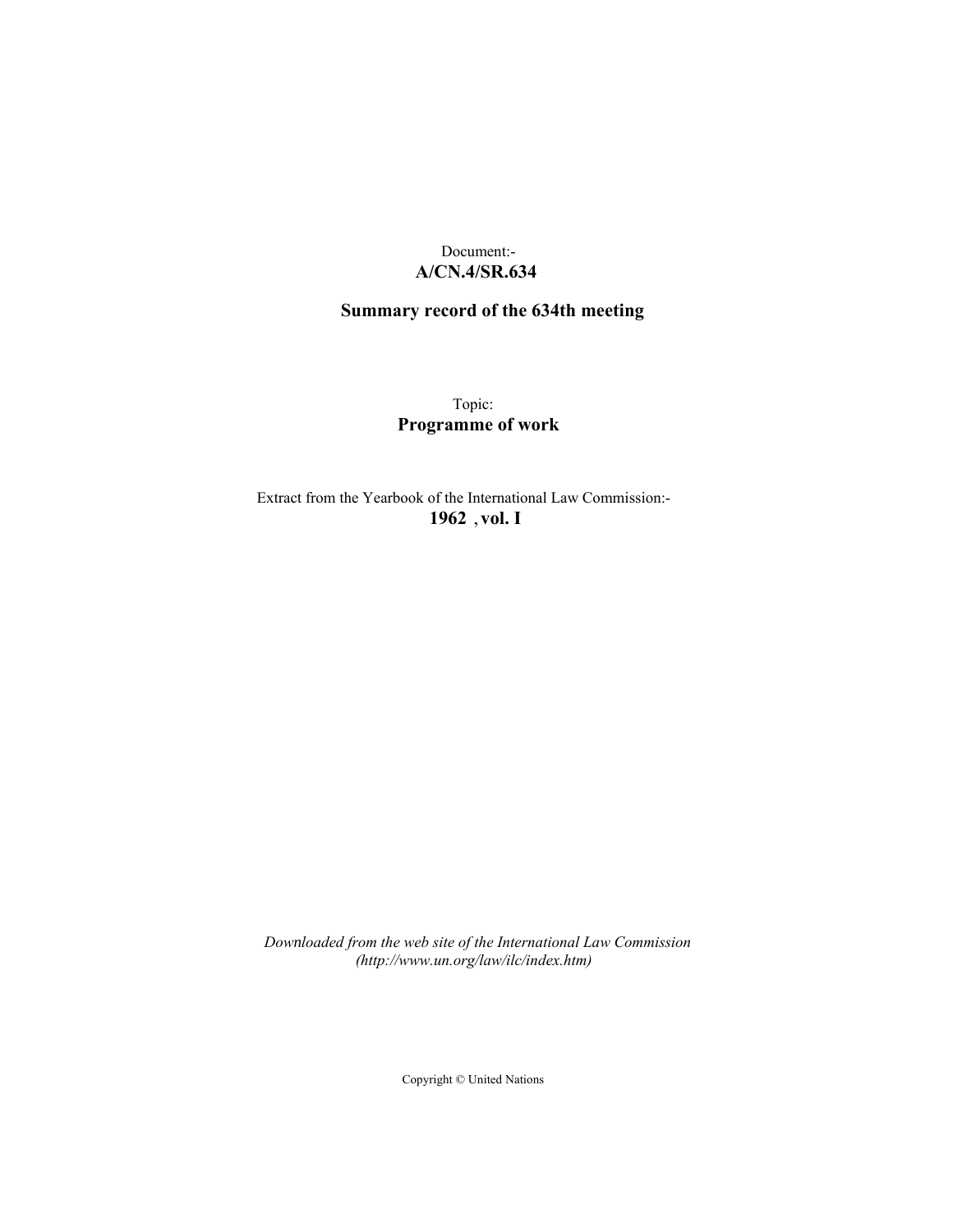## **634th MEETING**

*Wednesday, 2 May 1962, at 10 a.m. Chairman:* Mr. Radhabinod PAL

#### **Appointment of drafting committee**

1. The CHAIRMAN proposed the appointment of a drafting committee consisting of: Mr. Gros as Chairman, Mr. Ago, Mr. Jiménez de Aréchaga, Mr. Lachs, Mr. Tunkin, Sir Humphrey Waldock and Mr. Yasseen.

*It was so agreed.*

#### **Appointment of a committee to consider the future programme of work under General Assembly resolution 1686 (XVI), paragraph 3** *(b)*

*2.* The CHAIRMAN proposed the appointment of a committee to consider the future programme of work, consisting of: Mr. Amado as Chairman, Mr. Ago, Mr. Bartoš, Mr. Cadieux, Mr. Castrén, Mr. Jiménez de Aréchaga, Mr. Pessou and Mr. Tunkin.

*It was so agreed.*

#### **Future work in the field of the codification and progressive development of international law (General Assembly resolution 1686 (XVI))** (item 2 of the agenda) **(A/CN.4/145)** *(continued)*

### *(resumed from the previous meeting)*

3. The CHAIRMAN said that the officers of the Commission had tried to reach agreement on proposals for the membership of the suggested committees to deal with the topics of state responsibility and succession of states and of governments, but had not been successful owing to a difference of opinion over the function of the committees. His own opinion was that the function of the committees would be solely to define and determine the scope of the subjects. They would then report to the Commission and their functions would be at an end. The special rapporteur might perhaps consult his committee from time to time, if he so wished ; but it would not be a standing committee having authority to instruct the rapporteurs. It would be for the special rapporteur to study the law on the subject, keeping within the scope defined, and prepare a first draft. The Commission would then give his report a first reading, circulate it to governments and prepare a final draft in the light of the comments of governments. The other opinion had been that it should be a standing committee always ready to help the special rapporteur and perhaps from time to time to give him instructions. In his view such a procedure would embarrass the special rapporteur.

4. Mr. ROSENNE said that he wished to continue his remarks from the previous meeting by speaking on the subject of succession as such, not succession of states and governments. He had long had doubts whether the topic was suitable for codification. The Commission was, however, under an obligation to give the General Assembly some formal answer to its recommendation in resolution 1686 (XVI), sub-paragraph 3 *(a).* He doubted, from the scientific point of view, whether succession existed as a chapter in international law, but the discussion in the Commission and in the Sixth Committee of the General Assembly had convinced him that the Commission should deal with the subject as rapidly as possible, especially as Mr. Elias and Mr. Pessou had pointed out its practical importance.

5. The terms succession of states and succession of governments might be misleading. Succession of states arose primarily from the cession or retrocession of territory together with its resident population. Succession of governments arose in consequence of a revolutionary change in government, which was not necessarily in conformity with the previously prevailing constitutional law. That was not an appropriate subject for the Commission. The problem with regard to which the Commission had to formulate appropriate rules was that of the future of all the international rights and obligations after a fundamental change in the internal regime and international status of a territory, and after the political, economic, social and cultural reorganization of the political community leading to a redefinition of the objectives for which the state existed. It was immaterial whether that was the result of a revolution within the framework of the existing international personality of a state, or of the process of emancipation — that was to say, the creation of a new independent international person where none had previously existed. He had been much struck by Mr. Elias' remark drawing attention to a treaty signed a year before the first elected members had participated in the government of Nigeria.<sup>1</sup> That was the heart of the problem. It therefore seemed that the Commission should not lightly discard the rubric of succession of governments, but should approach it within the context of the broader question of succession as he had described it.

6. He also doubted the advisability of over-stressing the significance of the precedents of the nineteenth century, and of concentrating on material deriving from such events as the unification of Italy and of Germany. Those precedents and the literature dealing with them were not strictly germane. The Commission was concerned with the problems of the second half of the twentieth century. The 1919 peace treaties had given rise to a number of instances of succession, and the resulting jurisprudence had been intimately connected with those treaties and in part with the question of membership of the League of Nations. The practice and the jurisprudence fell into two categories: that concerning the cession of territory as between pre-existing countries, and that concerning the cession of territory to another country brought into existence as the result of the war, such as Poland. The experience had been quite different since 1945, being characterized by the creation of new states where none had formerly existed. There was also the subsidiary question of whether there was any difference in law between independent states which had formerly been territories under mandate or trusteeship, and independent states which had never in modern times been

<sup>1</sup> 629th meeting, para. 26.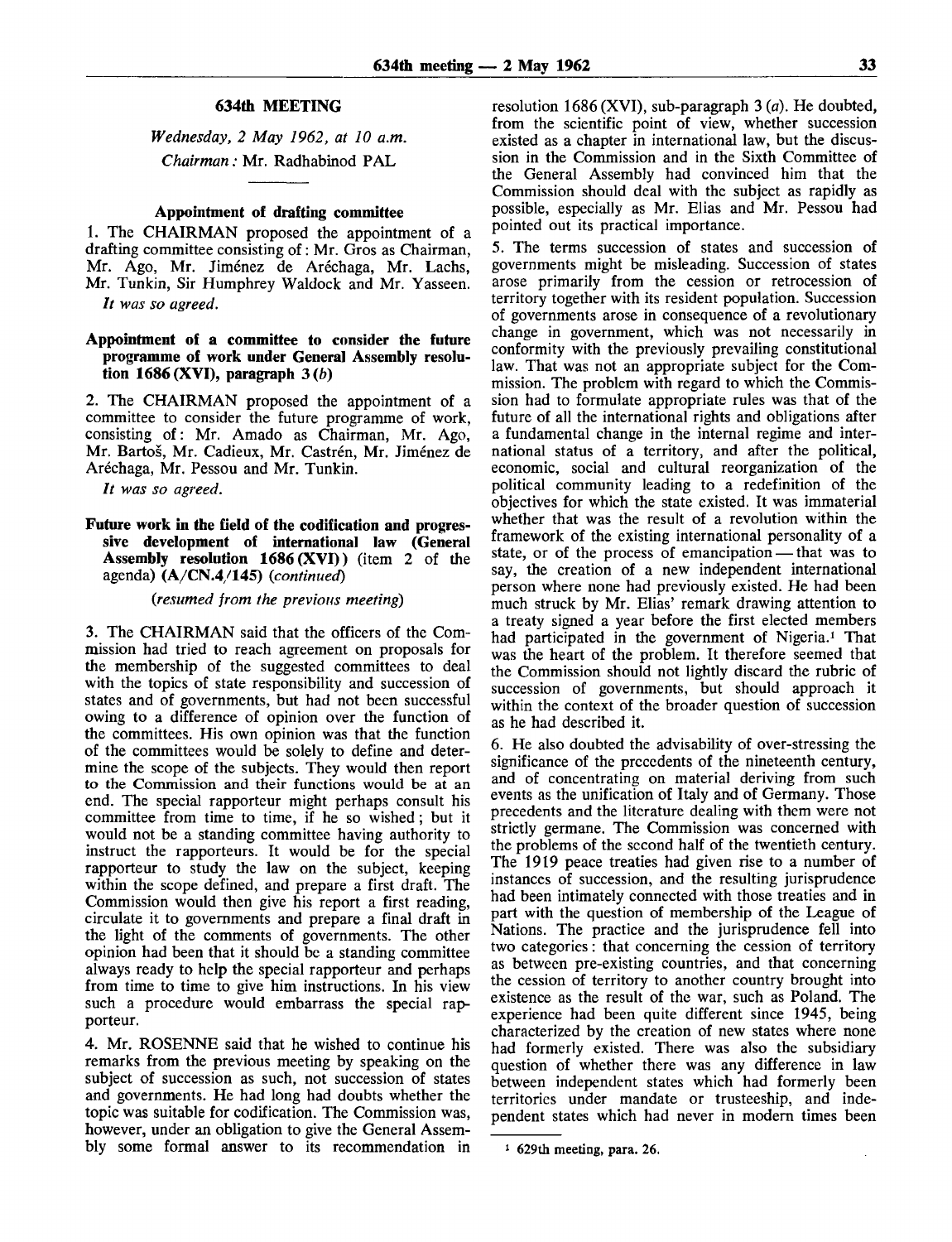persons in international law; possibly, because some of the mandates and trusteeship agreements contained provisions for the eventuality of the termination of the mandate or trusteeship, the questions of succession could be governed by special rules in those cases.

7. The Commission should, therefore, concentrate mainly on the situation prevailing after 1945, though it should not ignore earlier material, especially that relating to the period between 1919 and 1945. It should not, however, be too much attached to the events of the nineteenth century.

8. The practice which had to be collected and analysed appeared to fall into four categories: that of metropolitan or ceding states; that of newly independent states; that of third states not directly parties to the arrangements between the ceding and the newly independent states ; and that of international organizations, not only the United Nations but also some specialized agencies, notably the International Labour Organisation and the World Health Organization.

9. He had had personal experience of the complexities involved in succession and had had to deal with such problems as double succession — problems involving at one and the same time the succession which followed the break-up of the Ottoman Empire in 1919 and that which followed the termination of the Mandate for Palestine and the establishment of Israel — as well as such novel issues as succession to the formal state of war after the termination of hostilities in 1945. He would be glad to make such material available to the special rapporteur.

10. Another problem was the connexion of the topic of succession with other topics. He could not agree that the link with the law of treaties was a major part of the topic of succession — although it might be the most immediate issue — for experience showed that many of the more complex questions of succession arose only after a lapse of time. Furthermore, to deal with succession as part of the law of treaties might lead to distortion of the law of treaties, as it might necessitate a classification of treaties different from that commonly envisaged — in so far as there was any substance in any purported classification of treaties. He had, in fact, felt the existence of that problem in reading the latest, the 1961, edition of McNair's *The Law of Treaties.* The Commission would have to solve the problem of the interrelationship of the two topics early in its work, but any decision that it took could be regarded as tentative. 11. With regard to the action to be taken, he agreed that the special rapporteur for succession should be appointed at the current session. The first report should be analytical and descriptive. He had no objection to the establishment of the suggested committee, which could consider now the question of the connexion with other topics. The Commission might have to use the questionnaire method, and such a committee might usefully consider what questions could be put to governments and to international organizations, and give guidance on the collection of materials.

12. In general, he entirely agreed with the Chairman that the proposed committees should define and determine the scope of the subjects and should not be standing committees. They should be established only for the current session, with the broad terms of reference indicated by the Chairman, but with the modification he (Mr. Rosenne) had suggested with regard to the topic of succession.

13. He would have no objection if the Commission began work forthwith on the subject of special missions, which should be completed within the Commission's term of office. Work should not, however, be too hasty. The normal procedure of appointing a special rapporteur should be followed, as the scope was fairly clear and the subject did not require elaborate preliminary research. The Commission might also initiate at the current session the study of relations between states and international organizations. He agreed with the view expressed by the Secretariat in its working paper (A/CN.4/145, para. 176) that the relations of international organizations among themselves and with governments raised complex legal problems which were not always settled satisfactorily. The work on the juridical regime of historic waters, including historic bays, might be postponed until the Secretariat had prepared its memorandum.

14. With regard to General Assembly resolution 1686 (XVI), sub-paragraph 3 *(b),* it had been suggested that the general review of international law carried out in 1949 under article 18 of the Commission's statute had been a one-time operation. He did not share that view, and the resolution showed that the General Assembly did not do so either. The reference to the discussions in the Sixth Committee at the fifteenth and sixteenth sessions of the General Assembly and the observations of Member States submitted pursuant to resolution 1505 (XV) obliged the Commission to examine all the topics proposed by governments and report thereon. The report would not necessarily have to be a final one at that stage, nor should the resolution be interpreted as requiring work to be initiated forthwith on any of the topics listed in the programme of future work. The Commission's agenda was full for several years to come and the law of treaties had complete priority. In the course of the examination, however, some topics might be found which might be brought within the topics it had been decided to study. The topic of economic and trade relations, for instance, might have some aspects which could be dealt with under the topic of state responsibility.

15. Mr. AGO said that he would not like his remarks expressing impatience at the late appearance of Sir Humphrey Waldock's report on the law of treaties to be interpreted as criticizing the Secretariat. He appreciated highly the services that the Secretariat was rendering with its very limited resources, but the staff at the Commission's disposal was not large enough and the services provided were not adequate. It was incredible that the secretariat of the Commission should not have at its disposal services capable of reproducing rapidly a report which might, for intelligible reasons, come in late and need to be reproduced and translated urgently. The secretariat also needed to be more generously equipped for preliminary research work on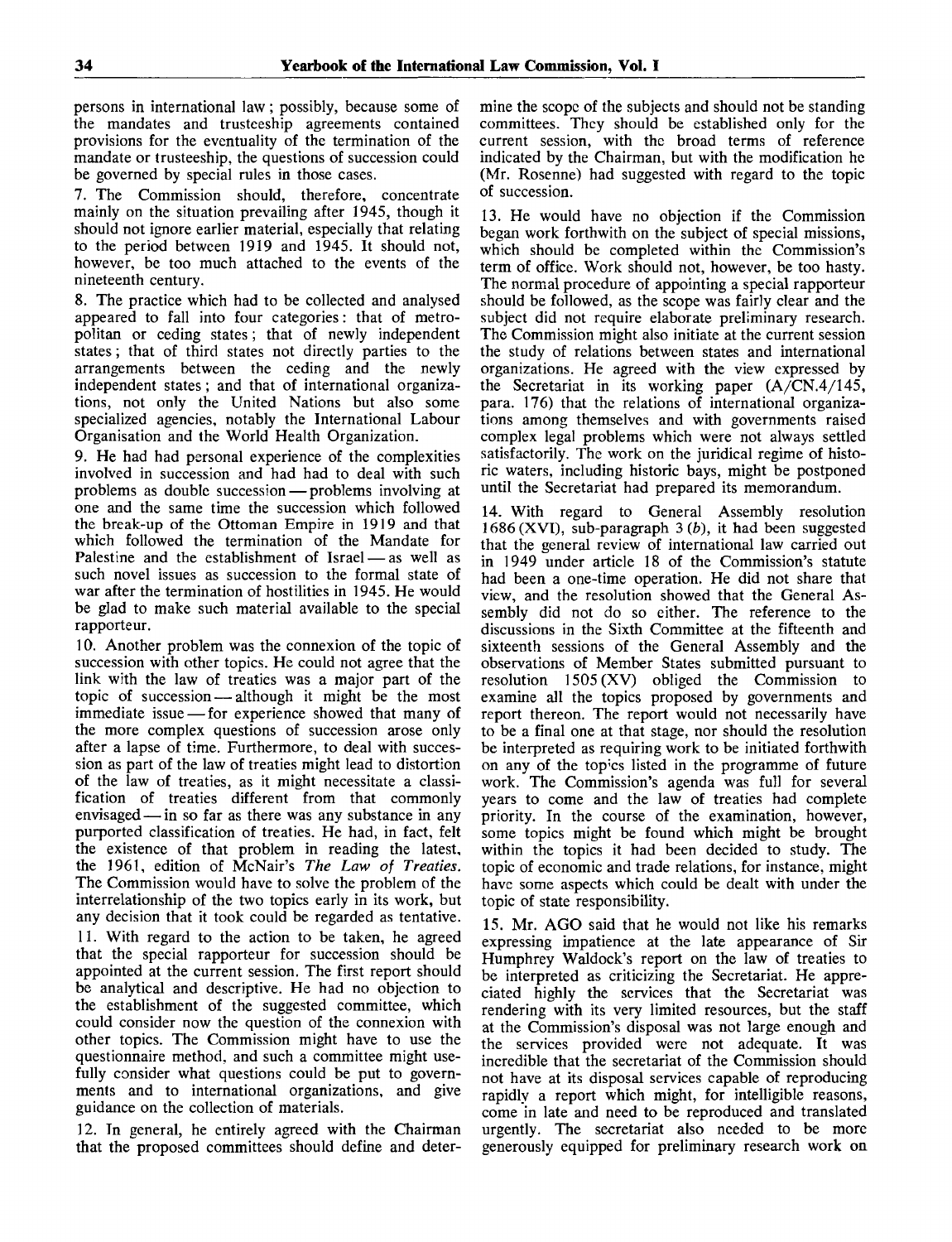topics inscribed on the Commission's agenda. The United Nations should make an effort, and an urgent effort, if it really wished the Commission to be in a position to accomplish a task which was much heavier than that of a great many organs.

16. With reference to the topic of state responsibility and to a list of topics which he (Mr. Ago), Mr. Gros and Mr. Amado had suggested, Mr. Tunkin had said that the Commission should not base itself solely on classical international responsibility but should take account of new developments. Mr. Tunkin had implied that in the early twentieth century responsibility had not, for example, covered certain of the gravest breaches of international law. In his (Mr. Ago's) opinion he would have been more nearly right if, instead of saying that responsibility at that time had not covered some of the gravest breaches of international law, he had said that it had not covered breaches of some of the most important rules. The innovation lay not so much in the realm of responsibility itself as in the basic law. International law had made great strides in the past fifty years, especially with regard to the maintenance of peace. It woul undoubtedly develop further in future and, of course, more rules would evolve so that there would be more rules to be broken, with the consequence that more cases of responsibility would occur. The Commission should not, however, make the same error as had been made with regard to the treatment of aliens, that was, to confuse basic rules and responsibility for breaches of those rules.

17. He was as anxious as Mr. Tunkin to see responsibility for breaches of major basic rules, breaches which were a greater danger to peace, well established, but he did not think that the evolution in the field of basic rules was followed by a comparable evolution in the field of state responsibility. Of course some changes had occurred and would have to be studied. He thought, for instance, that a clearer distinction would have to be drawn today between acts which called for reparation and torts which called for sanctions. The distinction might be in relation to the nature of the rule violated. There were probably rules whose breach would call only for reparation, but there were others whose breach called not only for reparation but also for sanctions.

18. Mr. Rosenne had raised the question whether it would be preferable to codify the law of state responsibility as a whole, or to concentrate on the more specific aspects of the exhaustion of local remedies and the nationality of the claim. The Institute of International Law had been working for years on the former of those two aspects and, after having drafted only one article, had recognized that it was impossible to treat that matter without considering the whole field of state responsibility. He (Mr. Ago) therefore still believed that it would be relatively futile to work on the detail until the whole had been defined. Moreover, the General Assembly seemed to wish for the codification of the subject as a whole.

19. He disagreed with Mr. Rosenne's suggestion that in its study of state succession the Commission should concentrate only on events since 1945. it was an easy error to believe that what happened in one's own lifetime

was entirely different from that which had happened in the past. He himself had had an opportunity of establishing the resemblance between some present problems in relation to certain African states and the situation in Latin America fifty years previously. It was certainly necessary to work out the modern rules, but one way of doing so would be to compare them with past rules and see where changes had occurred. That was a matter which could very easily be settled by the proposed committee.

20. Besides the essential items, the only other topic the Commission should take up was that of special missions, to fill any gap that might be caused by the absence of the special rapporteurs on the main subjects. There would not be time to do more within the Commission's term of office.

21. So far as procedure was concerned, he preferred the Chairman's suggestion, which was identical with his own earlier suggestion, but would be prepared to accept the alternative if the majority of the Commission so decided. The problem in the alternative was whether the Committee should only assist or should give instructions to the special rapporteur, who would then have to bow to the committee, which would take the responsibility for the report. If the intention was to tie the rapporteur too much, there would certainly be difficulties in finding special rapporteurs prepared to serve.

22. The CHAIRMAN, speaking as a member of the Commission, said that in referring to new developments in international life, Mr. Tunkin had presumably had in mind those new historical factors not yet adequately assimilated in any requisite legal thinking, matters concerning which the conscience of the international community had not as yet presented, in the form of specific norms, any instrument designed to reduce the potential anarchy of forces and interests to a tolerable harmony. As an illustration, he (Mr. Pal) referred to the situation created by the nuclear tests and drew attention to the views expressed by members of the Commission from time to time and recorded in the Commission's yearbooks.<sup>2</sup> The Asian-African Legal Consultative Committee had taken up the question of state responsibility involved in nuclear tests and he drew the attention of the Commission to his report as observer for the Commission at the fifth session of that body (A/CN.4/ 146).

23. Mr. CASTREN said that, in view of the lack of general support, he would not press his suggestion that the Commission should work in two subdivisions, even though he was sure that such a procedure was feasible.

24. He had no objection to the appointment of small committees of perhaps five members to discuss with the special rapporteurs on state responsibility and state

<sup>2</sup>  *Yearbook of the International Law Commission 1956,* Vol. I (United Nations publication, Sales No.: 56.V.3, Vol. I), pp. 11-14, paras. 35-62; *Yearbook of the International Law Commission 1957,* Vol. I (United Nations publication, Sales No. : 57.V.5, Vol. I), p. 156, paras. 55-59, and p. 158, para. 4 ; *Yearbook of the International Law Commission 1960,* Vol. I (United Nations publication, Sales No.: 60.V.1, Vol. I), p. 280, paras. 37-39.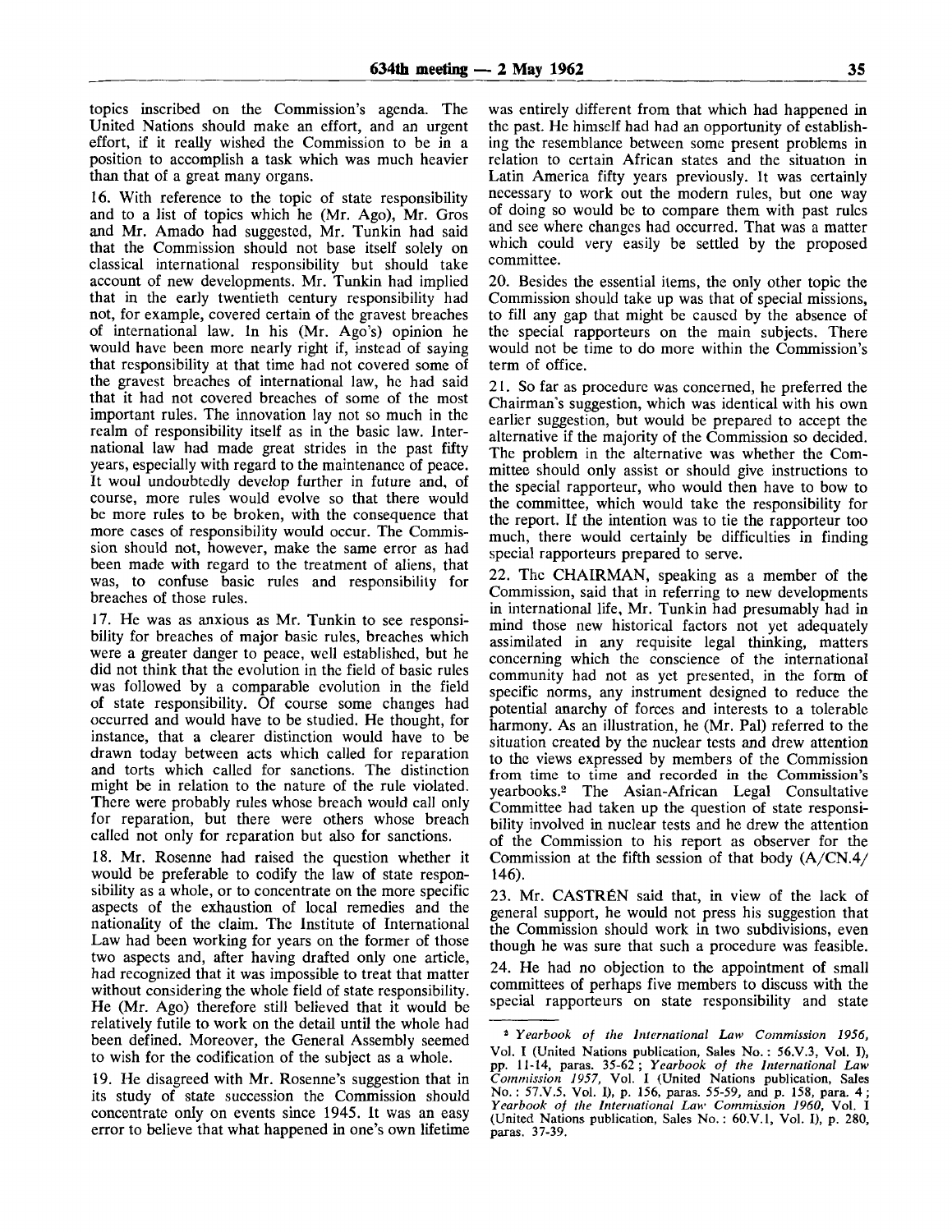succession how the work on those topics should be carried out. Of course, the Commission would not delegate its own functions to such committees ; it would remain free to accept or reject any proposals they might make. It was an open question whether those committees should be appointed for the duration of the current session only or should continue in existence until work on the two topics had been completed. Since the Commission would in the main be engaged on the law of treaties, there was no hurry for the preliminary reports on the other two topics.

25. He agreed with the general view that the subject of state responsibility was so broad and covered such a large part of international law that the Commission should first formulate certain general principles and then pass on to study some topics of special interest, such as the status of aliens.

26. The problems raised by state succession were also vast and complex. The nature of the territorial changes which gave rise to the succession of states would certainly have to be examined, since the consequences were not the same when a state disappeared altogether as when there was a cession of territory. And it could not be said that all obligations of the predecessor were automatically taken over by the successor state.

27. One way of circumscribing the study of state succession would be to leave aside, at least for the time being, the question of the future of the inhabitants of ceded territory. He was inclined to agree with Mr. Rosenne that, after examining the general principles, the Commission should concentrate on more recent instances of state succession, though of course earlier ones and past practice should not be overlooked.

28. Mr. YASSEEN said he was firmly opposed to the idea that the Commission should divide into two subcommissions ; such a course would conflict with the provisions of the statute concerning the functions and character of the Commission, and from the practical point of view would offer no solution because discussions on substance would still have to be conducted in plenary meeting. On the other hand, he saw no objection to the appointment of small committees with clearly defined terms of reference.

29. There seemed to be no practical reason why the work of a special rapporteur should not be carried out by a special committee though, to be representative, such a committee should not be too small. However, he would prefer a system analogous to that adopted by the Institute of International Law, under which a committee of persons specially interested in a particular topic would be appointed to advise and help the special rapporteur. Such a committee would in no way restrict the freedom of the special rapporteur, who after all was engaged not in a personal task but in preparing the ground for a collective effort of codification and progressive development of law. A further advantage of that method would be that members of the committee could give the special rapporteur valuable assistance in explaining particularly difficult issues in plenary meeting.

30. Either of those two methods was suitable for broad

subjects, and whichever was chosen the Commission itself should always keep full control over the work and give precise instructions to the special rapporteur or committee.

31. As far as state responsibility was concerned, the first step should be to extract general principles from theory and practice. It would be illogical to study first the application of general principles in a specific sphere, however important, such as the treatment of aliens. At the same time, he did not wish to imply that that particular subject would not be extremely useful as a source of general principles; it should be given a fairly high place on the list of topics to be discussed later.

32. Mr. PADILLA NERVO said that the two trends of opinion which were emerging from the discussion — that on the one hand the Commission should be careful to avoid drafting rules which would not gain acceptance and on the other that it should take account of new factors affecting international relations — were not, as might seem at first sight, divergent but complementary and could easily be reconciled with the Commission's dual task of codification and the progressive development of law. For the purpose of truly constructive and collective work on state responsibility, members should be prepared to make concessions and to recognize the sincerity of the views of others which might derive from differences in educational, social and economic background. If international law were to evolve in such a way as to influence the behaviour of states, the Commission had to play its part in breaking down the barriers which stood in the way of understanding between nations.

33. Traditional concepts of state responsibility had been radically altered by a series of revolutionary changes, such as the appearance of many new states, the end of colonialism and the improvements in communications. In a disarmed world — and no other offered a future for mankind — the rule of law for the pacific settlement of disputes would prevail.

34. In considering the effects on the rights and duties of states of recent scientific and sociological changes which had destroyed the old legal framework of international relations, the Commission would still have to take into account the essential elements of the traditional theory of state responsibility.

35. Among the matters that would have to be reexamined in the light of modern needs were the selfdetermination of states and economic, political or military interference in the domestic affairs of states. The events of the past five years had confirmed his view that the recent history of Latin American countries had been largely that of safeguarding independence, gaining control of natural resources and moving towards social integration. A comparable process was probably taking place in other parts of the world.

36. The Commission's preliminary report on state responsibility, which would presumably outline its future work on the subject, should be submitted at the seventeenth session of the General Assembly in order that delegations could comment on it. The discussion in the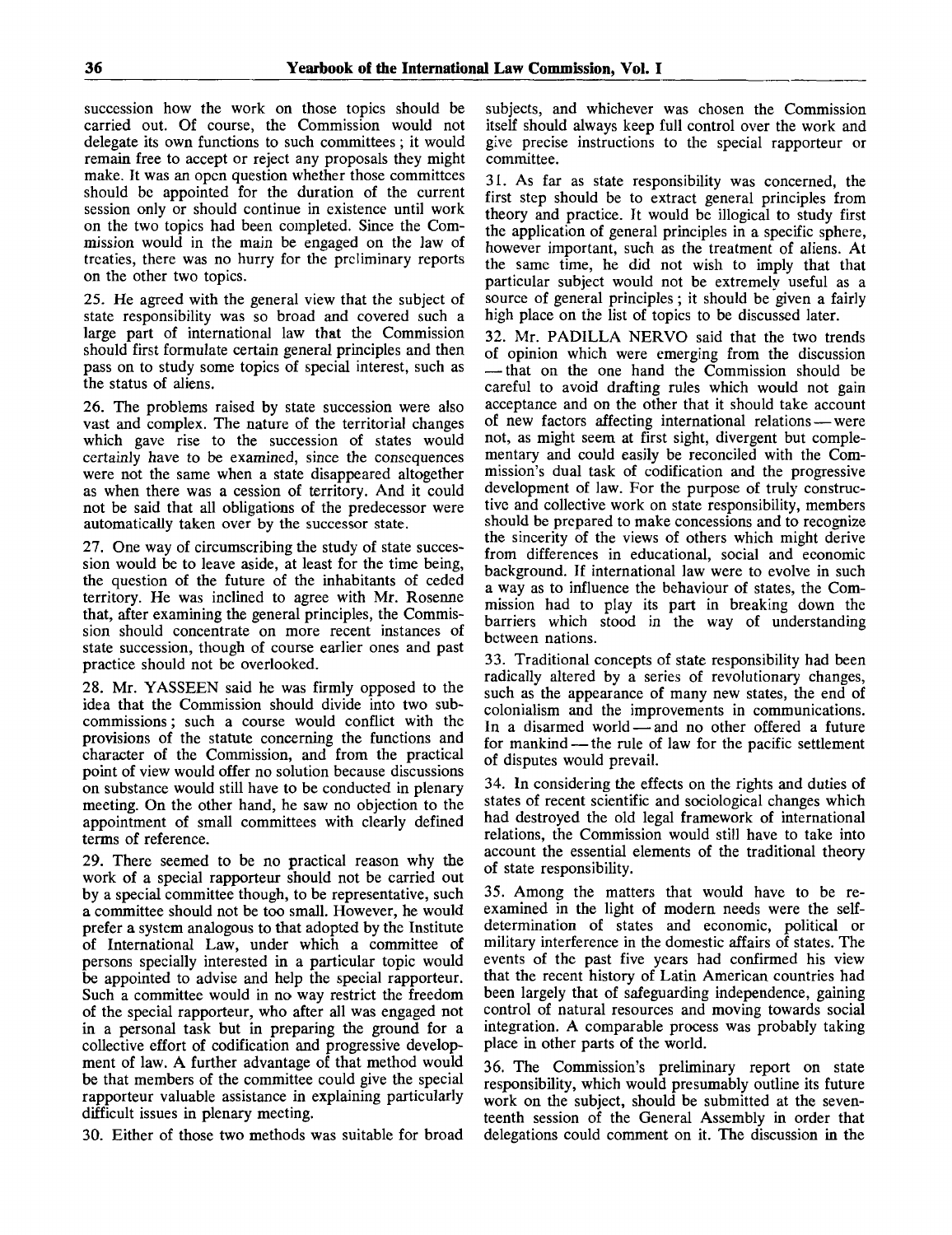Sixth Committee would show whether or not the rules that the Commission was formulating and the concepts on which they were based corresponded to modern realities.

37. It would be of help if the Secretariat could prepare a digest of relevant national laws and practice on state responsibility.

38. Mr. ROSENNE said he was anxious that Mr. Ago should not be under any misapprehension: he (Mr. Rosenne) considered that the whole topic of state responsibility should be codified, and his remarks should not be construed as suggesting that the Commission should study only the rules concerning the exhaustion of local remedies and the nationality of the claim. However, the problems posed by those particular rules were so broad that they deserved separate treatment, and since the Commission had more facilities at its disposal than the Institute of International Law it should, with the assistance of the Secretariat, be able to make more progress with them than had been possible in the past.

39. Referring to Mr. Ago's observations concerning state succession, he explained that he had not urged that the Commission should ignore all the experience of the past, but that it should concentrate on the practice of the past twenty years or so, which was more likely to yield material of immediate practical relevance.

40. Sir Humphrey WALDOCK said that the committee set up to consider the programme of work might also discuss in detail the Commission's requirements in regard, for example, to secretariat services and other matters on which it should report to the next session of the General Assembly.

41. As far as state responsibility was concerned, it seemed to be generally agreed that the Commission should first study the general principles rather than specific aspects, such as the treatment of aliens, although the latter would yield useful illustrations of some of those principles.

42. Past practice could certainly not be disregarded in the study of state succession ; the problems had remained much the same, and the sources of the nineteenth century would certainly be instructive.

43. The choice of other subjects for inclusion in the Commission's programme of work could perhaps be left to the committee. In his opinion the list should not be too long.

44. So far as the small committees were concerned, he considered that each should have a rapporteur, whatever the basis on which the work was to be conducted; otherwise, it was difficult to see how any progress could be made. He did not think that a committee of rapporteurs would be at all helpful. The Chairman had indicated that he was thinking in terms of a special rapporteur for each topic, with a committee to assist him during the current session. It was most desirable that special rapporteurs should be appointed soon, for then they would be able to consult, albeit informally, during the session with the members of the committees concerned.

45. He would have no objection if the committees were not actually disbanded at the end of the session, provided that they remained in being in a purely consultative capacity only; the Commission would thus be following a method similar to that followed by the Institute of International Law. On no account, however, should any such committee be empowered to give instructions to the special rapporteur.

46. Each of the committees should be large enough, consisting of perhaps ten members, to constitute a useful consultative body.

47. The CHAIRMAN said that he would have no objection to the idea that committees should continue in being even after the end of the session, provided that it was clearly understood that they would act in a purely consultative capacity. He could not agree to permanent committees with powers to give instructions to the special rapporteurs for the two topics.

48. Mr. TUNKIN said that some of the remarks made during the discussion, as well as some of those made to him during informal talks, had convinced him of the need to dispel some misunderstanding of his earlier comments on the topic of state responsibility.

49. As he had stated, the new developments which had taken place in regard to state responsibility involved certain changes in the very concept of that responsibility. It was well known that the doctrine of state responsibility had developed on the assumption that it covered mainly — he did not say exclusively — the liability for damage caused to aliens in the territory of the respondent state. 50. Patently, however, the Commission could not study the topic on the basis of that traditional assumption. In modern international law, state responsibility arose not so much out of the treatment of aliens, as out of actions which endangered, or could endanger international peace or friendly relations between states and out of breaches of the United Nations Charter as developed by General Assembly resolution 1514 (XV) of 14 December 1960, the declaration on the granting of independence to colonial countries and peoples. Accordingly, the very concept of state responsibility in international law needed to be re-examined in the light of those new developments.

51. For instance, in the traditional international law of state responsibility, attention had been focused on such problems as denial of justice, the exhaustion of local remedies, responsibility for *ultra vires* actions and the problem of reparation. Those problems had, of course, not become obsolete, but their relative importance had greatly diminished. In the modern law of state responsibility for actions which violated or theatened international peace, such questions as denial of justice and the exhaustion of local remedies were quite irrelevant.

52. On the other hand, in the new fields of international responsibility, the problem of sanctions and other consequences of breaches of the rules of international law became more prominent. He would not at that stage dwell at length on certain other changes, such as those connected with the formulation of new rules governing the legal relationships arising from breaches of international law.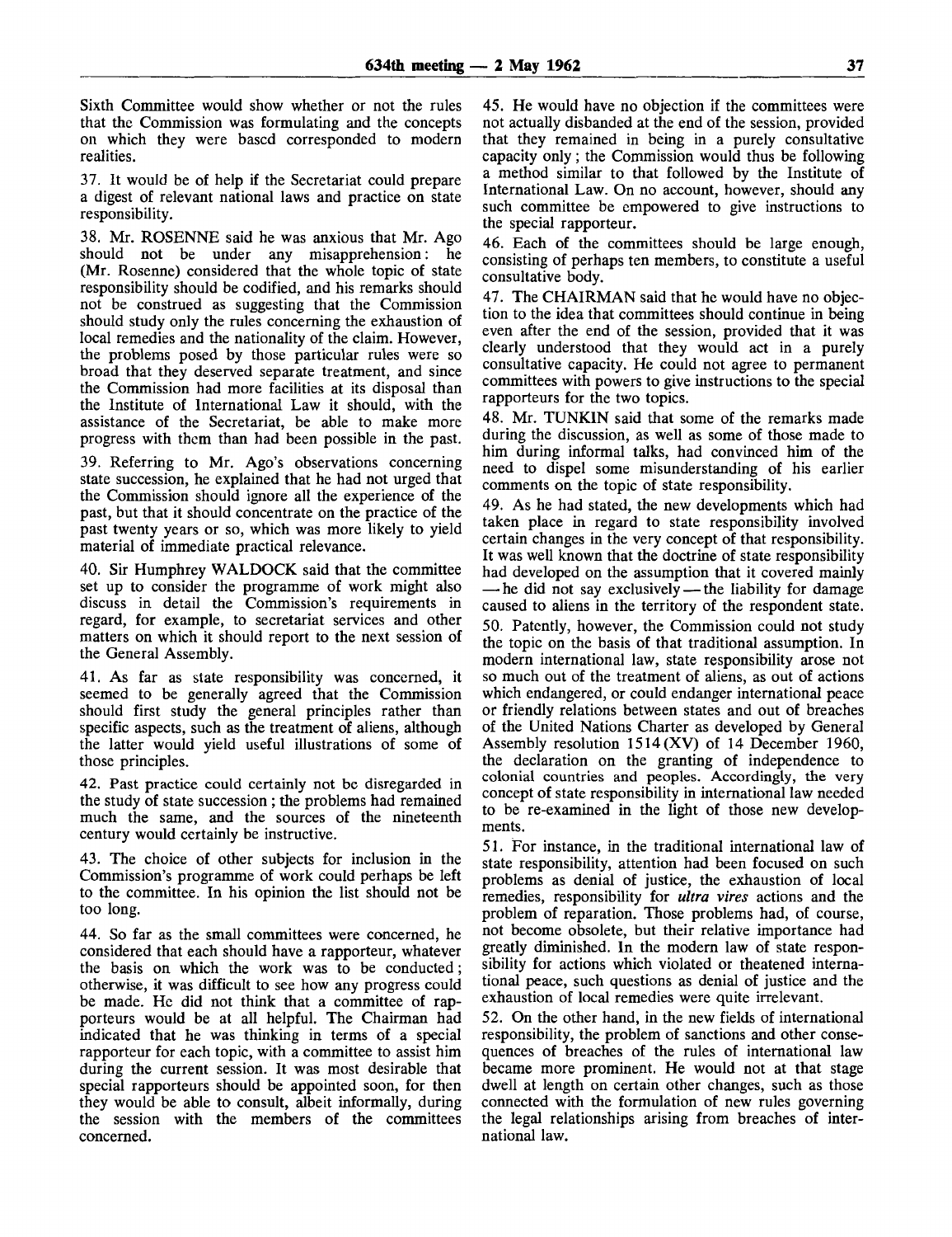53. He did not wish to suggest for a moment that he had arrived at any very definite views at that early stage on all those important questions. That was precisely the reason for his belief that a thorough preliminary study of the topic of state responsibility was absolutely necessary.

54. With regard to the Commission's more immediate problems, he agreed with Mr. Ago that the list of topics for the Commission's future programme of work should not be a very long one. Experience had shown that when a report was prepared on a particular topic by a special rapporteur which the Commission was unable to consider for a number of years, it almost invariably became necessary to review the work.

55. The Commission already had on its programme three major topics: the law of treaties, state responsibility, and the succession of states and of governments. It was quite conceivable that as many as fifteen reports might be submitted to the Commission, which would not be able to study them thoroughly for a number of years. In addition, it was generally agreed that the Commission should take some action in respect of certain lesser topics, such as special missions and the relations between states and intergovernmental international organizations. It was right that the Commission should have such topics in reserve to be dealt with as occasion permitted ; indeed it might well happen that the Commission would be in a position to report to the Assembly on the one or other of those smaller topics before completing its consideration of the main topics on its programme.

56. In view of the dimensions of its task, the Commission should not take any formal action which would have the appearance of advancing its work but would only lead to waste of effort and resources. The Commission should take action only in regard to the topics of state responsibility and succession of states and some of the lesser subjects, and keep the list of topics for future work reasonably short.

57. With regard to the proposed appointment of special committees, he would not be in favour of standing committees, whether consultative or otherwise. In any event, he did not think purely consultative committees would serve any useful purpose. Committees of that type were familiar to the practice of the Institute of International Law, but the Institute was completely different in character from the Commission: it had a membership of over 100 and at each of its sessions had a great variety of subjects on its agenda. The Commission's membership was much smaller and it concentrated on one topic, or at most two topics, at each of its sessions.

58. The idea of creating a consultative committee implied that a rapporteur should consult the members of the committee. But why should not all the members of the Commission be given an opportunity of commenting on the preliminary reports?

59. With regard to the special committees to be set up to consider the topics of state responsibility and succession of states, the Chairman had indicated his preference for committees which would consider the scope of each

topic. While in principle he had no objection to that suggestion, he thought that the committees' terms of reference should be more flexible; each committee should be allowed not only to deal with the scope of the topic referred to it, but also with any other preliminary questions.

60. Each special committee might consist of some five members, as suggested by Mr. Castrén. Those few members would make a special study of the topic, and not merely the general study in which they would participate as members of the Commission; in a sense, each committee would constitute a collective rapporteur. Furthermore, each of the committees should be allowed adequate time to give its considered opinion on the two difficult topics of state responsibility and succession of states.

61. The new developments which had taken place regarding both topics had rendered them more complicated than ever. Not only new principles of international law which had already come into force, but also new principles of international law which were in process of emerging should be taken into consideration. That complex situation made it all the more necessary to avoid haste in the preliminary study of both topics. It also meant that the future work of the Commission would be both facilitated and expedited by the collective reports of the two committees, even if they took the form of the separate or dissenting reports of members.

62. He wished to make it clear that the committees in question would be purely *ad hoc,* their sole purpose being to report on the preliminary aspects of the two topics and make suggestions regarding future work thereon. They would cease to exist as soon as they had reported to the Commission; the Commission would then discuss their reports and appoint one or more rapporteurs for each topic.

63. He could not understand the haste of some members in regard to the appointment of special rapporteurs. As had been pointed out by the Chairman, the whole of the session would be taken up with the law of treaties; that same topic, perhaps together with that of special missions, would absorb the next session. There would, therefore, be no loss whatsoever if the designation of the special rapporteurs were deferred until the two committees had submitted their reports on the preliminary problems involved. If special rapporteurs were to be appointed at the current session, they would only duplicate the work of the committees; moreover, in view of the complexity of the two topics, the preliminary work could best be carried out in committee. The Commission itself would not be able to discuss the substance of either state responsibility or succession of states for years.

64. The CHAIRMAN asked Mr. Tunkin whether he had any objection to the appointment of committees to report if possible during the current session. If a committee, after considering the topic referred to it, arrived at the conclusion that it could not report during the present session, the Commission could then decide to extend until the next session the time limit for the submission of that committee's report. Moreover, the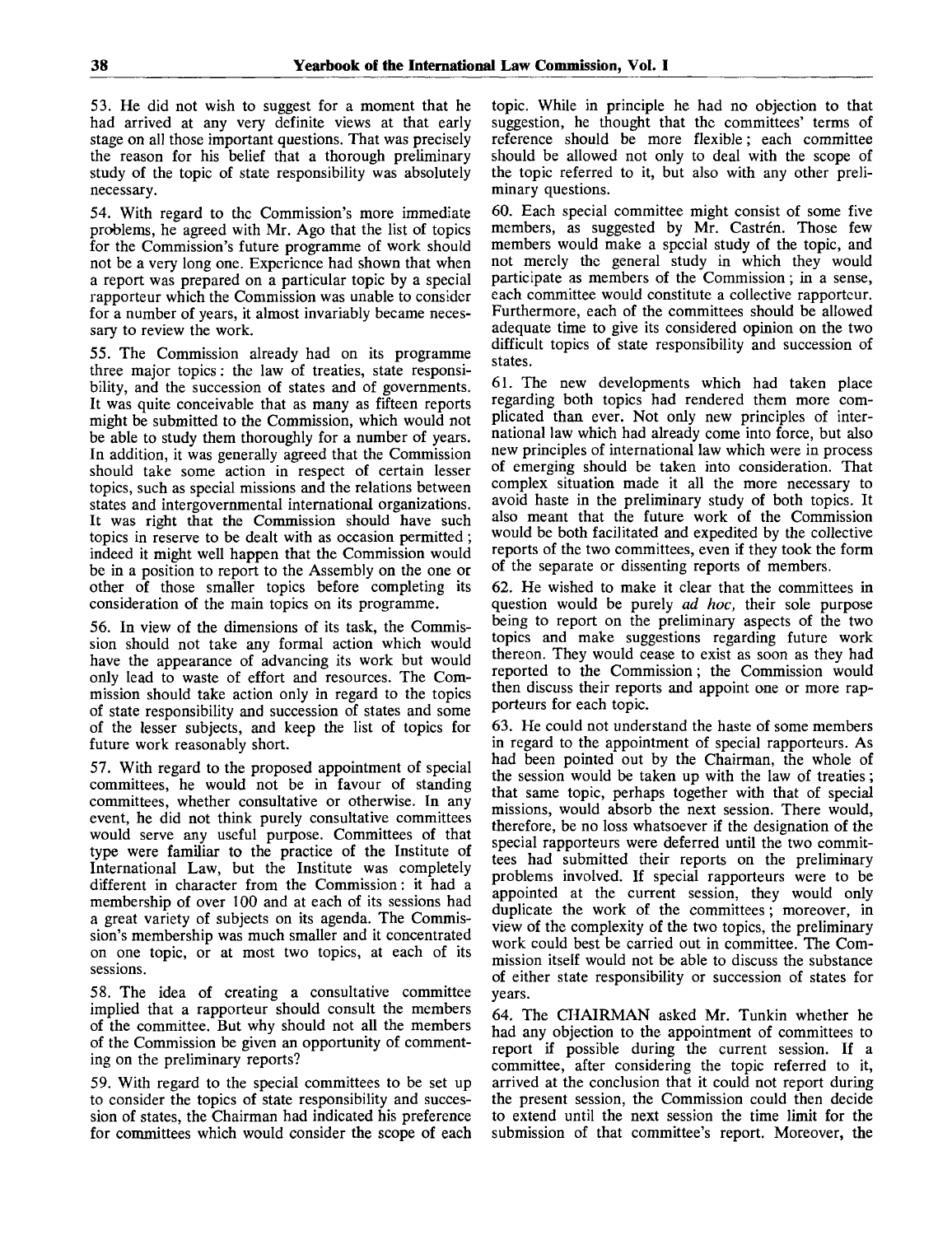Commission's ultimate purpose was to appoint a special rapporteur for each topic; it was therefore appropriate that the future special rapporteurs should be members of their respective committees.

65. Mr. TUNKIN said that in principle there would be no objection to a committee reporting to the Commission at the current session. Viewing the position realistically, however, he could not help thinking that such a development was extremely unlikely. Sir Humphrey Waldock's first report on the law of treaties, to be circulated shortly, would have to be studied. It was therefore apparent that, in regard to the main topic before the Commission, members were faced with a difficult situation. A committee had been set up to deal with the programme of work of the Commission ; the drafting committee would begin its work within one or two weeks. The members would therefore be unable to give sufficient study to the topic of state responsibility.

66. Mr. GROS said he disputed Mr. Tunkin's contention that, in the traditional doctrine, the rules of state responsibility applied mainly to the treatment of aliens. He could not, therefore, agree that there had been any change in the very conception of state responsibility. While it was perfectly true that many of the rules of the law of state responsibility had arisen out of cases concerning the treatment of aliens, in traditional international law state responsibility covered a good deal more than the treatment of aliens.

67. Many instances could be cited of important arbitration cases, and many in which international commissions of inquiry had been instituted, relating to state acts involving direct state-to-state responsibility. For example, the Dogger Bank incident<sup>3</sup> had led to the institution of a commission of inquiry (1904). Another example of direct responsibility had been that of the case of the Casablanca deserters, a case between France and Germany which had been decided by the Permanent Court of Arbitration in 1909.<sup>4</sup>

68. Numerous other examples could be given to show that international responsibility had always been studied independently of the treatment of aliens. Of course, in any case of international responsibility, there were always innocent bystanders involved who had no connexion with the state responsible : in the Dogger Bank incident, for example, a number of fishermen had been the victims of the act of the Russian State. Undoubtedly, however, the case in question had been one of direct state responsibility and had had no connexion whatsoever with the treatment of aliens in the territory of the respondent state.

69. It was generally admitted that the field of application of the rules relating to international responsibility had broadened considerably in recent years. That fact, however, did not affect in any way the basic concept of that responsibility. All it meant was that there were new

causes of responsibility and new occasions for bringing claims based on the responsibility of the state. To sum up his position, he would say that the concept of a wrongful act had always existed in international law; it was only the instances of such acts that had increased in number. It was also true to say that modern examples of wrongful acts tended more often to involve directly the states themselves.

70. The discussion being conducted by the Commission was just the kind of study which should have been entrusted to a special committee. It was hardly necessary to undertake an entirely new study of the topic of state responsibility simply because in the past many of the rules governing that responsibility had been evolved from cases concerning the treatment of aliens.

71. He did not think that the two committees should do more than draft the table of contents of the study of each of the two topics. In the circumstances, he saw no reason why the committees should not meet during the session, for a few hours a week for four weeks. In that time each committee should be able to complete its task. Each special rapporteur would, of course, be solely responsible for his own report on his particular topic.

72. Mr. LLU said that one of the outstanding characteristics of modern international life was the increasing interdependence of states, particularly in economic matters. The newly independent states needed a flow of new capital and skills from outside. It was necessary to facilitate that flow, and the time had therefore come to codify the rules governing the protection of the capital and of the skilled persons concerned.

73. Another new fact of international life, and one which tended to be overlooked, was that many persons resident in the territory of newly independent states had become aliens. They were non-indigenous persons who had settled in those countries in former colonial times ; in some countries they numbered thousands, in others millions. The problem was a very real one both in South-East Asia and in Africa and it was essential that some measures should be taken to safeguard the life, liberty and economic security of those persons. The problem was much wider than that of responsibility in the event of damage; it involved the responsibility of the state concerned to guard those persons against persecution or discrimination.

74. With regard to the methods of work of the Commission, he was at a loss to understand why it should be assumed that work on state responsibility should have to be begun afresh. Several reports had been submitted by the former special rapporteur; those reports represented a comprehensive study of the topic and covered most of the points mentioned in the discussion. It would be setting a bad precedent to discard all that work, which properly belonged to the Commission.

75. The CHAIRMAN pointed out that the topic of state responsibility was not the only one in respect of which that problem had arisen. The topic of the law of treaties, for example, had been given priority before 1953, but, owing to lack of time, the Commission had not been able to deal with it. The latest special rap-

<sup>3</sup> Hague Court Reports, Carnegie Foundation publication, Oxford University Press, New York, 1916, p. 403.

<sup>«</sup> *ibid.,* p. 110.